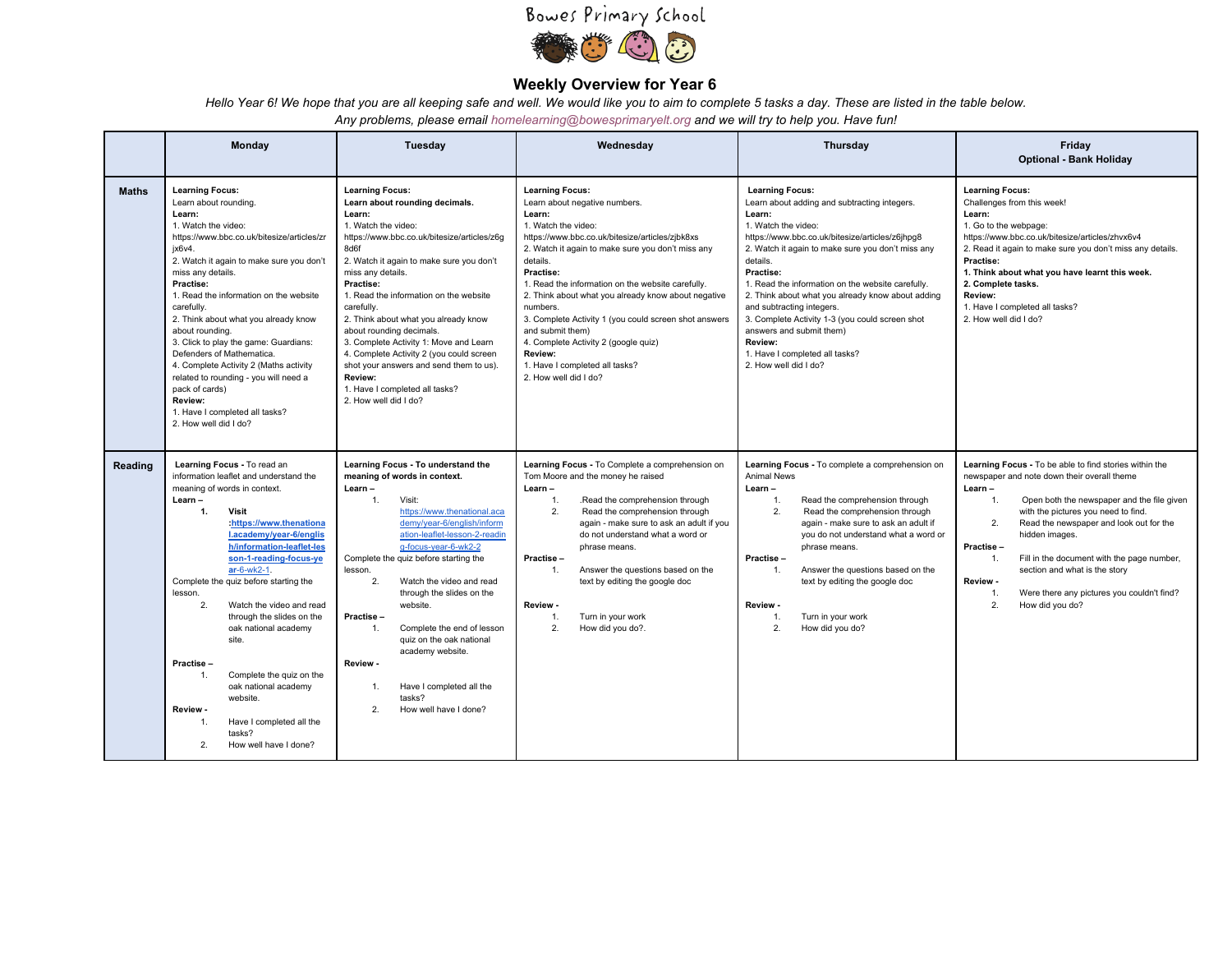| English<br><b>Spelling</b> | Learning Focus - To practise spelling<br>words that contain 'ible' and 'able' (List<br>1)<br>Learn-<br>What words can you think<br>of that contain ible and<br>able? Write these down<br>on a piece of paper.<br>2.<br>Click on the link<br>https://spellingframe.co.u<br>k/spelling-rule/35/41-Wor<br>ds-ending-in-able-and-ibl<br>e-Words-ending-in-ably-a<br>nd-ibly-1-of-2 practise the<br>words.<br>Practise-<br>1 <sup>1</sup><br>Once you have<br>completed the practise<br>rounds given. Complete<br>the test<br>Review -<br>How did you do?<br>1.<br>2.<br>Upload a photo of your<br>score                                                | Learning Focus - To create sentences<br>using the words from yesterday's spellings.<br>Learn-<br>Find out the definitions of<br>1.<br>each word from the<br>attached list (list 1)<br>Practise-<br>$\mathbf{1}$ .<br>Using each word can you<br>put them into a full<br>sentence.<br>2.<br>Remember not to change<br>the word!<br>3.<br>Can you add a subordinate<br>clause to your sentence?<br>Review -<br>$\mathbf{1}$ .<br>Upload a photo or<br>document of your<br>completed sentences.<br>2.<br>Were there any words you<br>had to ask for help for?                                                                                                                                                                 | Learning Focus - To practise spelling words that<br>contain 'ible' and 'able' (List 2)<br>Learn-<br>3.<br>What words can you think of that<br>contain ible and able? Write these<br>down on a piece of paper.<br>4.<br>Click on the link<br>https://spellingframe.co.uk/spelling-rule<br>/64/42-Words-ending-in-able-and-ible-<br>Words-ending-in-ably-and-ibly-2-of-2<br>practise the words.<br>Practise-<br>2.<br>Once you have completed the practise<br>rounds given. Complete the test<br>Review -<br>3.<br>How did you do?<br>4.<br>Upload a photo of your score | Learning Focus - To create sentences using the<br>words from yesterday's spellings.<br>Learn-<br>2.<br>Find out the definitions of each word<br>from the attached list (list 2)<br>Practise-<br>4.<br>Using each word can you put them<br>into a full sentence.<br>5.<br>Remember not to change the word!<br>6.<br>Can you add a subordinate clause to<br>your sentence?<br>Review -<br>3.<br>Upload a photo or document of your<br>completed sentences.<br>4.<br>Were there any words you had to ask<br>for help for?                                       | Learning Focus - To complete a spelling test based on<br>this week's words.<br>Learn-<br>$\mathbf{1}$ .<br>Practise both spelling words from the links<br>attached to the google classroom<br>assignment.<br>Practise-<br>Complete the test on Google Quizzes<br>1.<br>Review -<br>1.<br>How did you do?<br>2.<br>Make a note of any words you still need to<br>practise.                                                                                                                            |
|----------------------------|----------------------------------------------------------------------------------------------------------------------------------------------------------------------------------------------------------------------------------------------------------------------------------------------------------------------------------------------------------------------------------------------------------------------------------------------------------------------------------------------------------------------------------------------------------------------------------------------------------------------------------------------------|----------------------------------------------------------------------------------------------------------------------------------------------------------------------------------------------------------------------------------------------------------------------------------------------------------------------------------------------------------------------------------------------------------------------------------------------------------------------------------------------------------------------------------------------------------------------------------------------------------------------------------------------------------------------------------------------------------------------------|------------------------------------------------------------------------------------------------------------------------------------------------------------------------------------------------------------------------------------------------------------------------------------------------------------------------------------------------------------------------------------------------------------------------------------------------------------------------------------------------------------------------------------------------------------------------|--------------------------------------------------------------------------------------------------------------------------------------------------------------------------------------------------------------------------------------------------------------------------------------------------------------------------------------------------------------------------------------------------------------------------------------------------------------------------------------------------------------------------------------------------------------|------------------------------------------------------------------------------------------------------------------------------------------------------------------------------------------------------------------------------------------------------------------------------------------------------------------------------------------------------------------------------------------------------------------------------------------------------------------------------------------------------|
| Writing                    | Learning Focus - To identify the key<br>features of an information leaflet.<br>Learn-<br>Visit:<br>1.<br>https://www.thenational.<br>academy/year-6/english/<br>information-leaflet-less<br>on-3-identifying-feature<br>s-year-6-wk2-3.<br>Complete the quiz about<br>information leaflets.<br>2.<br>Watch the video on the<br>oak national academy<br>website.<br>Practise-<br>1.<br>On the slides on the oak<br>national academy website<br>identify the key features<br>of information leaflets.<br>2.<br>Complete the quiz at the<br>end of the lesson.<br>Review -<br>Have I completed all the<br>1.<br>tasks?<br>2.<br>How well have I done? | Learning Focus - To be able to correctly<br>use the features of an information leaflet.<br>Learn-<br>1.<br>Visit:<br>https://www.thenational.a<br>cademy/year-6/english/inf<br>ormation-leaflet-lesson-4-<br>formailty-year-6-wk2-4.<br>Watch the video and ensure you are<br>familiar with using the third person and<br>formal language.<br>Practise-<br>Re-write the sentences so<br>1.<br>that they are in the third<br>person.<br>2.<br>Re-write the sentences so<br>that they are using formal<br>language.<br>3.<br>Choose a country that you<br>are going to research next<br>lesson (you don't need to<br>start this yet).<br>Review -<br>1.<br>Have I completed all the<br>tasks?<br>2.<br>How well have I done? | Learning Focus - To research and make notes.<br>Learn-<br>What do we need sub-headings for?<br>1.<br>Read through the information on the<br>slides.<br>2.<br>Read through the slides to recap how<br>to make notes. Look at the example<br>notes.<br>Practise-<br>1.<br>Think of your own sub-headings for<br>your information leaflet.<br>2.<br>Use the internet to research and make<br>notes.<br>Review -<br>Have I completed all the tasks?<br>1.<br>2.<br>How well have I done?                                                                                   | Learning Focus - To write an information leaflet<br>(about a country the UK trades with).<br>Learn-<br>Recap the key features of an<br>1.<br>information leaflet<br>2.<br>Read through an example introduction<br>and first paragraph. Can you borrow<br>any ideas or is there anything you<br>could improve?<br>Practise-<br>1.<br>Write your own information leaflet.<br>2.<br>Read through your information leaflet<br>and make any appropriate editorial<br>changes.<br>Review -<br>Have I completed all the tasks?<br>1.<br>2.<br>How well have I done? | Learning Focus - To use commas to clarify meaning.<br>Learn-<br>1.<br>Watch the video:<br>https://voutu.be/miv5Vp7tHsU<br>2.<br>Read the information about using commas<br>to clarify meaning on the following website:<br>https://www.theschoolrun.com/what-is-a-co<br>mma<br>Practise-<br>1.<br>Answer the questions on the quiz<br>assignment to ensure you are using<br>commas correctly to clarify meaning.<br>Review -<br>1.<br>Have I completed all the tasks?<br>2.<br>How well have I done? |